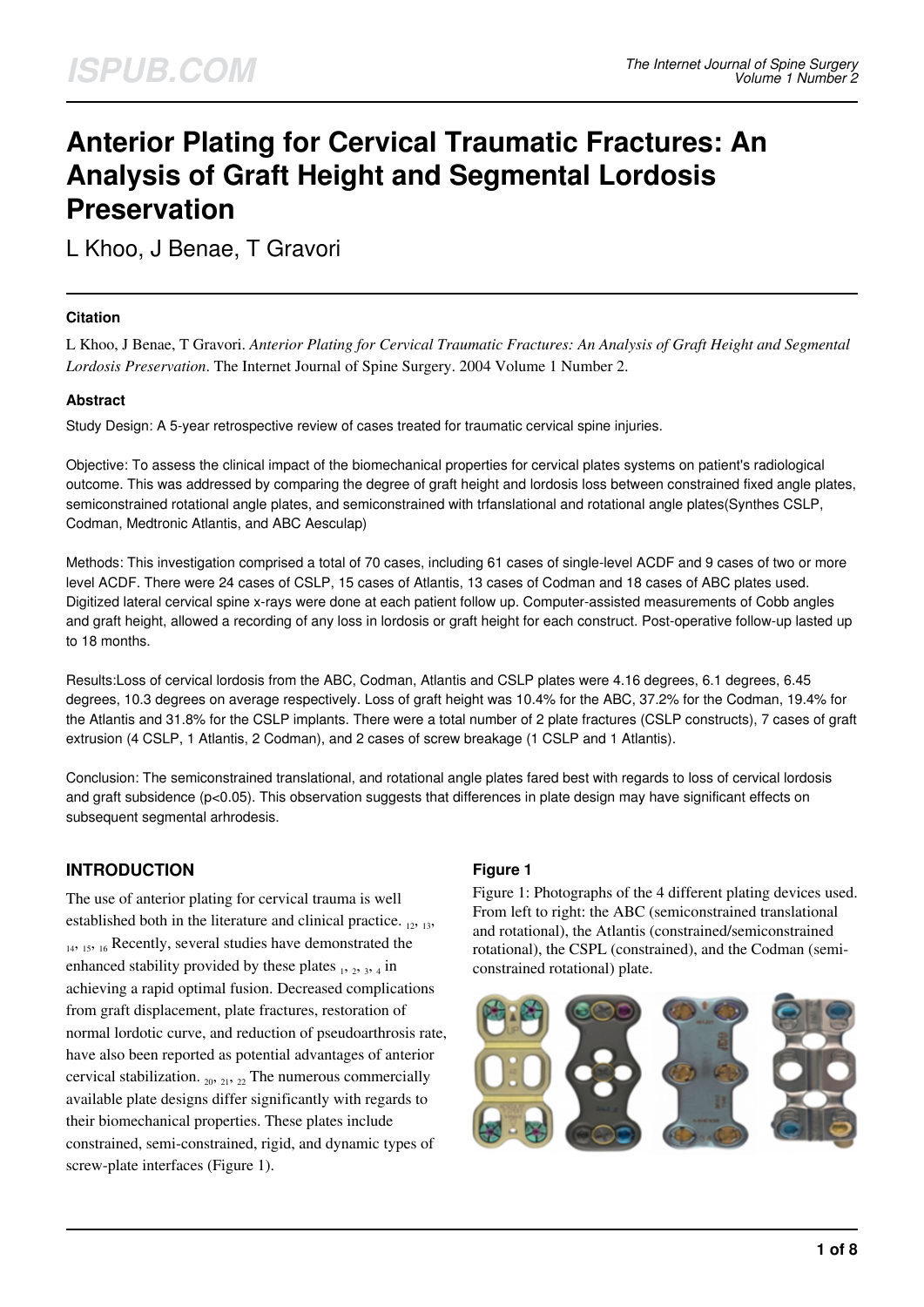Several authors have demonstrated that, these differences in the physical properties of the plates result in significantly different in-vitro biomechanical and load-sharing profiles.  $_{17}$ , <sup>18</sup>, <sup>19</sup>

Some of the clinical concerns that regarding anterior plating include the incidence of hardware failure, fusion rate, stressshielding properties, and the risk of pseudoarthrosis. This has led some surgeons to propose a classification scheme based on these differences in plate-screw interface.  $_{32}$  (Figure 2)

# **Figure 2**

Figure 2: Anterior cervical plating (ACP) classification as described by Haid et al. 32



**ACP Classification** 

Whether or not bench-top engineering differences in plate design have a clinical impact on these parameters has not been conclusively shown. The purpose of this study was thus to examine whether these fundamental variations in plate structural design are associated with differences in radiographic outcome after anterior plating for traumatic cervical injury.

# **METHODS AND MATERIALS STUDY DESIGN AND PATIENT DEMOGRAPHICS**

This was a 5-year retrospective investigation of 70 cases conducted at two institutions. Patients admitted with a diagnosis of anterior cervical spine trauma were collected from two major metropolitan trauma centers, namely the Los Angeles County Hospital in Los Angeles, California and the Cook County/Rush Hospital in Chicago, Illinois. There were a total of 61 cases of single-level injury and 9 cases of twolevel anterior column injury. The classifications of injury for the single-level cases involved 17 compression type

fractures, 10 hyperflexion/avulsion fractures, 3 chance fractures, 10 unilateral perched facets, 5 bilateral locked facets, 5 fracture dislocations and 11 classic burst fractures. The 9 cases of two-level injuries were comprised of 3 compression and burst fractures, 3 unilateral locked facet and compression, 2 fracture dislocations with C2 fracture, 1 bilateral locked facet with adjacent burst fracture, and 1 multilevel compression fracture.

# **SURGICAL APPROACHES AND IMPLANTS USED**

Anterior cervical decompression, grafting, and instrumentation were used to treat these patients at the two major metropolitan trauma centers. Although the majority of patients underwent anterior surgery, there were a few cases of posterior surgery as well. The specific operative procedures were as follows: 4 patients had a single level anterior cervical discectomy and fusion (ACDF), 3 patients underwent a single-level ACDF and a posterior surgery, 49 patients had a single-level anterior cervical corpectomy and fusion (ACCF) alone, 5 patients had a combined single-level ACCF and a posterior surgery, 6 patients had a two or more level ACDF/ACCF procedure combined with a posterior proceure, and 3 patients had a complex staged procedure.

There were several goals achieved by the surgical intervention. These included; a decompression of the neural elements by removing fractured retropulsed bone, foreign bodies or devitalized tissue. A restoration of the cervical alignment and lordosis, as well as anterior load bearing, anterior and posterior tension bands was also accomplished.

The graft types used comprised 58 cases of fibular allograft, 4 cases of iliac crest allograft, 7 cases of iliac crest autograft and 1 case of fibular autograft. Four different types of cervical plating systems were used during surgery; the semiconstrained translational rotational ABC Aesculap, the semiconstrained rotational Codman, the fixed angle constrained CSLP, and the semiconstrained rotational Atlantis plates (Figure 1). The effect of their biomechanical properties on radiologic outcome was assessed by serially measuring the resultant loss of cervical lordosis, and graft height.

# **METHODOLOGY OF X-RAY SCANNING**

Lateral cervical spine radiographs were performed perioperatively and post-operatively. With the use of computerassisted digitization methods, a center of each vertebral body was localized at the intersection of two diagonals originating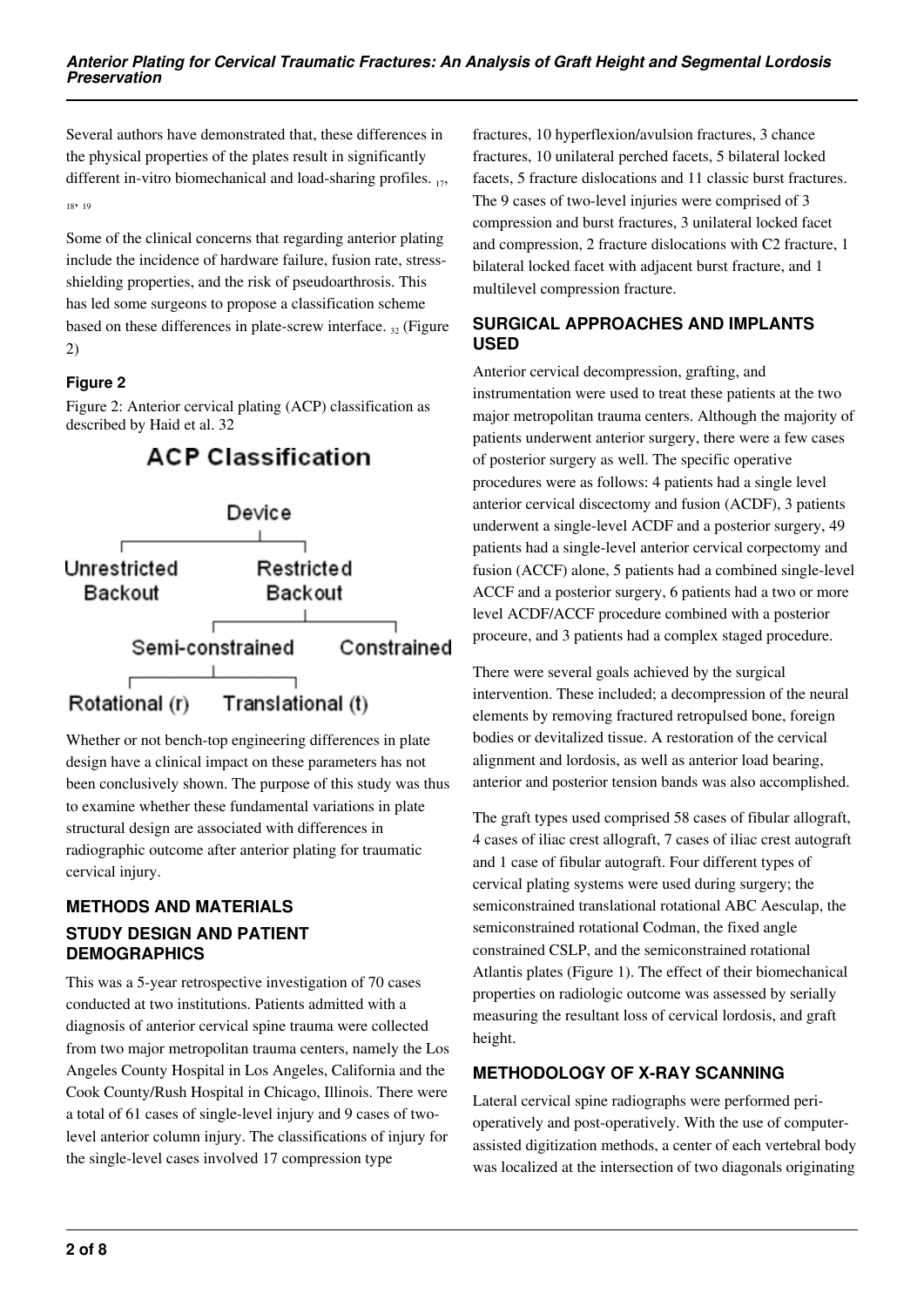from its antero-superior, antero-inferior, postero-superior and postero-inferior reference points. After establishing a similar central point for the posterior vertebral elements, a straight line was formed to connect both centers of anterior and posterior vertebral elements. Horizontal lines passing through each center were also made, which could allow coordinates measurements on the adjacent and opposite side of the angle formed (Figure 3).

### **Figure 3**

Figure 3: Schematic representation of the determination of the Cobb angle at graft and the graft height on digitized plain radiographs, using computer-assisted measurements as described by Herman and Geisler 41 . Tan ? = (Yvb-Ysp)/(Xvb-Xsp), vb=Center field of vertebral body, sp=Spinous process center field.



Using digital measuring software, Cobb angles and graft heights were then calculated from these digitized radiographic images as described by Herrman and Geisler. <sup>41</sup> The initial lordotic angle and graft height at the operated motion segment were obtained from day 0 through day 1 (peri-operative) with follow-up lateral radiographs at an early (range 5-9 weeks), middle (4-6 months), and late interval (10-18 months). Graft height, segmental lordosis deformity, screw location, construct location and construct integrity were recorded at each follow-up encounter. Only radiographic data was recorded with clinical information noted in cases of construct or graft migration / failure. No clinical outcome vehicles were used in this study, given the heterogeneity of our spinal injuries and group of treating surgeons at two hospitals.

# **RESULTS**

### **RADIOGRAPHIC FINDINGS ON VARIOUS PLATING SYSTEMS**

Of the 70 cases: 18 were treated with ABC plate (variable angle, dynamic), 24 were treated with CSLP type plates (fixed angle, rigid), 15 were treated with Atlantis Plates (variable angle, rigid), and 13 were treated with Codman Plates (fixed angle, rigid). (Table 1, figure 4 and 5)

### **Figure 4**

Figure 4: The semiconstrained plates yielded better results with the translational type doing best. Their percent average loss of graft subsidence (10.4%) over one year was much lower than other implants.



# **Figure 5**

Figure 5: The average loss in segmental cervical lordosis appears to be much lower for the semiconstrained translational plates (4.16° ), when compared to other plates.

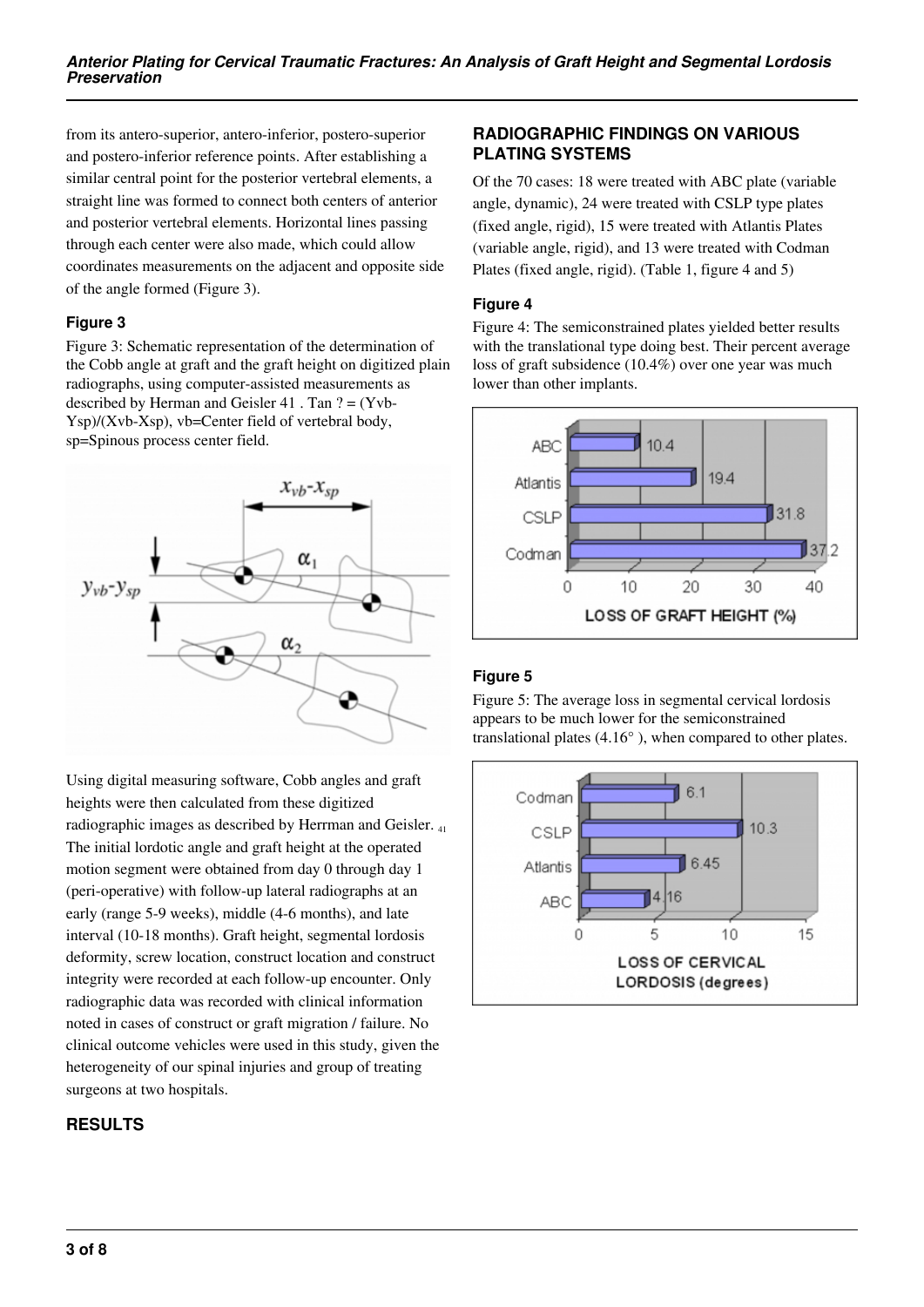### **Figure 6**

Table 1: The use of semiconstrained translational plating system showing a much reduced incidence of screw pull-out, construct failure and graft extrusion.

|                       | CSI P |    | Atlantis   Codman   ABC |  |
|-----------------------|-------|----|-------------------------|--|
| Screw Pullout/Damage  | 13    | 20 | 31                      |  |
| $\frac{96}{3}$        |       |    |                         |  |
| Construct Failure (%) |       |    |                         |  |
| Graft extrusion (%)   |       |    | 15                      |  |

Of the 24 CSLP plated cases, there were 2 cases of plate fracture (one early interval, one middle interval), 2 other cases of upper screw partial pullout (middle interval), 1 frank screw fracture (early interval), and 4 overall cases of construct migration or extrusion.

Of the 13 Codman cases, there were 2 cases of partial upper screw pullout (middle interval), 2 cases of plate rotation anteriorly with upper screw pullout (middle interval), and 2 cases of frank construct migration or extrusion (one middle interval, one late interval). There were no cases of screw or plates breakage.

For the 15 Atlantis cases (10 fixed and 5 hybrid constructs), there was a single case of a screw fracture (fixed type construct in middle interval), 3 cases of upper screw partial pullout (one middle interval, one late interval, and one case of delayed late interval) graft extrusion / migration. No cases of plate fractures were observed.

For the 18 ABC plate cases, there were two cases of upper screw partial pullout (one middle interval, one late interval) with the late case also associated with rotation of the superior end of the plate. Zero cases of screw or plates breakage were noticed.

# **GRAFT HEIGHT AND SEGMENTAL LORDOSIS**

After excluding all cases of frank construct failure, the radiographic 1-year outcome in term of subsidence (Figure 4) and lordosis (Figure 5) were as follows: Atlantis Plates: 19.4% average graft subsidence, 6.45 degrees average loss of lordosis; Codman Plates: 37.2% graft subsidence, 6.1 degrees loss of lordosis; ABC plates: 10.4% graft subsidence, 4.16 degrees loss of lordosis; and CSLP plates 31.8% graft subsidence 10.3 degrees loss of lordosis. For most cases without hardware failure, the majority (average 67%) of graft resorption and lordosis loss occurred between the time of operation and the early interval follow-up period (range 5-9 weeks).

As a variable, posterior surgery and type of graft were not

statistically significant with regards to graft height loss or lordosis. Posterior surgery and multi-level constructs were associated with a higher incidence of screw pullout and construct migration. However, this did not reach a statistical significance.

# **DISCUSSION**

The use of anterior cervical plating for the treatment of unstable spinal injuries, is well established and has shown to restore structural integrity, spinal balance, and enhance overall successful arhrodesis.  $_{14}$ ,  $_{23}$ ,  $_{24}$ ,  $_{25}$  The specific benefits generated by anterior plating include the immediate stability, better restoration of the lordotic curve, shortened fusion time, improved fusion quality and a decreased rate of pseudoarthrosis. The combined use of bone graft and plate has been shown to further improve spinal stability.  $_{26}$ ,  $_{37}$ ,  $_{38}$ ,  $_{39}$ ,  $_{40, 41}$  In cases where only bone graft is applied, both mechanical load and fusion must occur in the same material. Initial response to healing involves a softening at the interface of host vs. graft. If plate and screw support is used in addition to the bone graft, the plate can carry some of the mechanical load while the bone is healing. Moreover, sagittal balance has been shown to be better preserved with plate and screw additional support.(refs!!!)

In their study on anterior cervical plating  $\alpha$ , DiAngelo et al were also able to demonstrate that ventral rigid implants would reverse load sharing at the strut-graft interface. On extension, increased loading would occur and the opposite would be observed during flexion.

Despite this better understanding of spinal stability nowadays, knowledge about the impact of each plate's geometry and biomechanical properties on the functional recovery of patients has remained limited.

In order to better understand the biomechanics attributed to each of these plates, one needs to carefully review what constitutes their fundamental structure. The constrained type (CSLP) plate is fixed, and uses fixed screws without allowing any motion upward or downward. This plate will thus limit compressive loading considerably, and maximize stress shielding. The semi-constrained type (Atlantis), is also a fixed plate and does not allow motion of the plate, but can use variable screws. Rotational motion of the screws at the screw-plate interface is permitted here. Hence, stress shielding effect and reduced compression are not as pronounced as in the case of a constrained plate. This particular construct, however, may also act as a rigid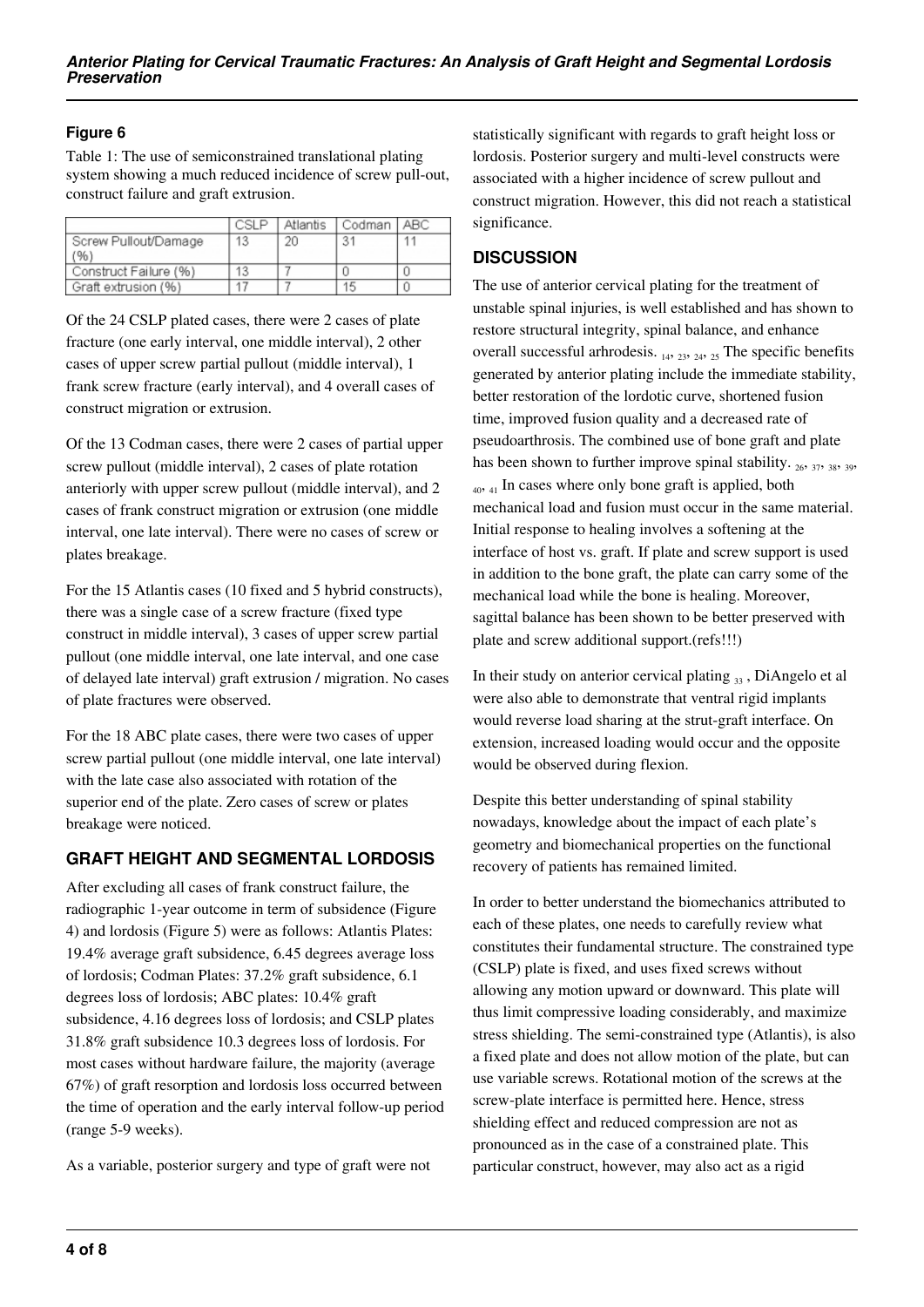construct when using fixed-angle cantilever screws. The dynamic type plate (ABC Aesculap), on the other hand, allows some level of screw motion cephalad and caudad which greatly lowers stress shield and resistance to compression. This ability for translation and rotation at the screw-plate interface permits desirable axial and angular deformation to occur. Certainly, assuming that the level of this dynamic motion remains somehow controlled.

These intrinsic features associated with each plate may thus result in differences pertinent to the degree of cervical lordosis restoration, anterior load bearing continuity as well as tension within the posterior elements. The properties of each plate are further important as they would allow different amounts of compressive loads on the spine. As described by the Wolff's law  $_{31}$ , optimal bone healing must occur under compressive loads. Previous reports 28, 29, 30, 34 in concordance with Wolff's theory  $_{31}$  have also shown that, successful spinal fusion occurs when the bone is exposed to compression forces. By allowing the graft to share the load, it would mature quicker and more fully. Cheng et al  $_{34}$ concluded that, the spine should be exposed to 70% of the load in order to maximize athrodesis and acute stability. Thus, the considerable load sharing properties of dynamic plates would be beneficial in preventing screws loosening and back out, while effectively stabilizing the spine to restore or preserve lordosis. A previous investigation by Brodke et al on biomechanical evaluation of load sharing and stiffness showed that, dynamic plates would load share more effectively than the locked cervical plates  $_{17}$  when the graft was shortened by 10%. The ABC plates, in this study, shared a much higher percentage of applied axial load over a greater range in comparison to locked cervical plating systems. The recent use dynamic plating systems, has shown to improve rates of fusion, allow impressive preservation of lordosis, and lower rates of failure over other systems, which stress-shield.  $_7$ ,  $_8$  Early settling in the range of 1-2 weeks post operatively, has indeed been observed with the use of dynamic plate types.  $35, 36$ 

Despite the heterogeneous nature of our study cohort, there were significant trends with regards to lordosis and graft height preservation between the various plate types. The dynamic plates and variable angle plates, indeed, fared much better with regards to maintenance of these two parameters. Overall, the dynamic plate was superior in maintaining the graft height and cervical lordosis ( $p<0.05$ ). The more rigid implants with their greater stress shielding capabilities may

have allowed for non-union, delayed union or implant failure to occur. Kaiser et al reviewed 251 patients who underwent ACDF with the use of Orion, Codman and Atlantis plating systems. A trend toward higher rate of arthrodesis was observed with newer generation plates, with the Atlantis plating systems yielding a 98% fusion rate for single level lesion  $_{26}$ . When comparing only the above two plating systems (Codman and Atlantis) in our data, the Atlantis plates were indeed noted to have lower percentage of screw pull out, construct failure, graft displacement or loss of graft height. The semiconstrained plates with translational and rotational angle, however, were much superior when making a comparison across all plates design used in our study. In other stuidies involving single level or multilevel anterior cervical corpectomies, the authors demonstrated that, in the absence of plating and when fully constrained or semiconstrained rotational only plates were used, constructs failure would occur most often  $_{27, 21}$ . Their dynamic implants (semiconstrained with translational and rotational angle), however, did not show any graft/plate or vertebral body to graft dislocation.

In term of future studies, few authors have already started to compare unicortical vs. bicortical screws  $<sub>9</sub>$ , ability to vary</sub> screw insertion angle  $_{10}$ , and direct comparisons of ease-ofuse, rate of failure, and safety to patients between various plating systems  $_{11}$ . Nevertheless, more data in this direction is needed, in order to provide valuable information for optimal spinal stability and fusion.

# **STUDY LIMITATIONS**

There were several major flaws with the design of the study including: different operative surgeons, heterogeneous fracture and injury patterns, different experience and comfort levels with the plating systems, patient selection biases, and heterogeneous operative and grafting techniques (iliac crest versus fibula, allograft versus autograft).

### **CONCLUSION**

Despite these study limitations, our observations suggest that improved load-sharing characteristics of plate designs tended to result in less graft resorption and thereby better maintenance of cervical lordosis. Thus the optimal anterior cervical plate for trauma should take into account these loadsharing and dynamic characteristics.

### **CORRESPONDENCE TO**

Larry T. Khoo, MD Co-Director, UCLA Comprehensive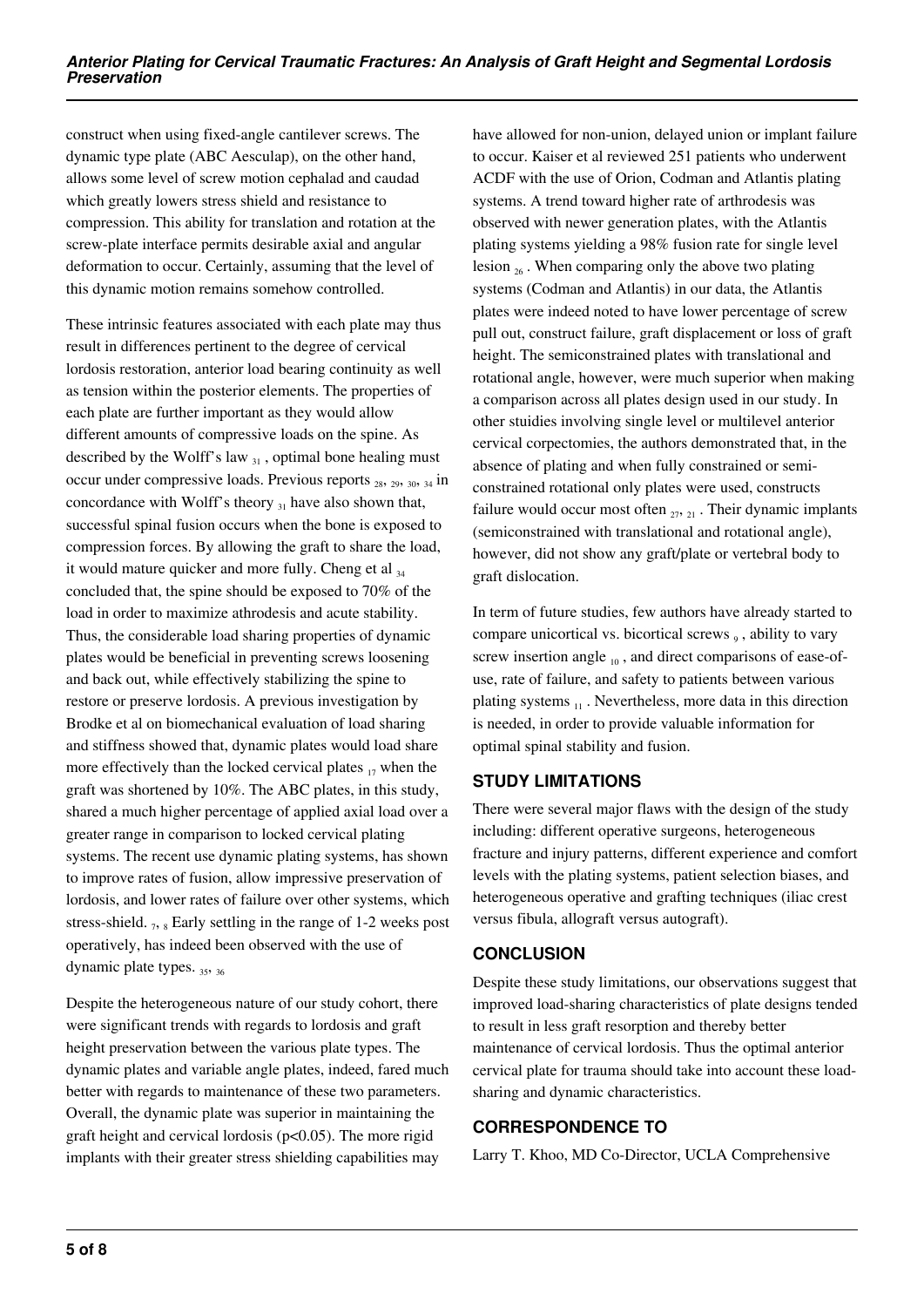Spine Center 1245 16 $^{\text{th}}$  Street, Suite 220 UCLA Medical Center Los Angeles, California 90404 Email-

lkhoo@mednet.ucla.edu

#### **References**

1. Connolly PG, Esses SI, Kostuik JP. Anterior cervical fusion: Outcome analysis of patients fused with and without anterior cervical plates. J Spinal Disord 1996;9:202-6. 2. Coric D, Branch CL Jr, Jenkins JD. Revision of anterior cervical pseudarthrosis with anterior allograft fusion and plating. J Neurosurg 1997;86:969-74.

3. Griffith SL, Zogbi SW, Guyer RD, Shelokov AP, Contiliano JH, Geiger JM. Biomechanical comparison of anterior instrumentation for the cervical spine. J Spinal Disord 1995;8:429-38.

4. Vaccaro AR, Balderston RA. Anterior plate instrumentation for disorders of the subaxial cervical spine. Clinical Orthopedics 1997; 335:112-21.

5. Alvarez JA, Hardy RW Jr. Anterior cervical discectomy for one- and two-level cervical disc disease: the controversy surrounding the question of whether to fuse, plate, or both. Critical Reviews in Neurosurgery 1999 Jul 28;9(4):234. 6. Wang JC, McDonough PW, Endow K, Kanim LE,

Delamarter RB. The effect of cervical plating on single-level anterior cervical discectomy and fusion. J Spinal Disorders 1999 Dec;12(6):467-71.

7. Palm WJ, Rosenberg W et al. Load transfer mechanisms in cylindrical interbody cage construts. Spine 2002; 27(19):2101-2107

8. Epstein, NE. A Preliminary Analysis of the Success of Dynamic Compared with Constrained or Semi-Constrained Anterior Cervical Plating in Complex Cervical Surgery. Aesculap Advanced Cervical Spine Course. Tuttlingen, Germany, January 2001.

9. Spivak, JM, Chen D, Kummer FJ. The Effect of Locking Fixation Screws on the Stability of Anterior Cervical Plating. Spine. 24(4):334-338, February 15,1999. 10. Jackowski A, Clark D, Atkinson M, Bellamy S. A

Biomechanical Evaluation of Anterior Cervical Stabilisation Systems. J of Bone and Joint Surgery. 83B:368, April 27-29, 2001.

11. Heidecke V, Rainov NG, Burkert W. Anterior Cervical Fusion With the Orion Locking Plate System. Spine 23(16):1796-1802. August 15,1998.

12. Aebi M, Zucker K et al. Treatment of cervical spine injuries with anterior plating. Indications, techniques and results. Spine 1991 Mar;16(3 suppl):S38-45

13. Tribus C, Corteen D et al. The efficacy of anterior cervical plating in the management of symptomatic pseudoarthrosis of the cervical spine. Spine 1999;24:860 14. Grubb M Currier B et al. Biomechanical evaluation of anterior cervical plating stabilization. Spine 1998;886-892 15. Wang J, Mc Donough P et al. Increased fusion rates with cervical plating for two-level anterior cervical discectomy and fusion. Spine 2000;1:41-45

16. Bohlman HH, Emery SE et al. Robinson anterior cervical discectomy and arthrodesis for cervical radiculopathy. J Bone Joint Surg 1993;75:1298-307

17. Brodke D, Gollogly S et al. Dynamic cervical plates. Biomechanical evaluation of load sharing and stiffness. Spine 2001;26(12):1234-1329

18. Apfelbaum R, Dailey A et al. linical experience with a new loadsharing anterior cervical plate. Abstract Cervical Spine and Research Society, 27th annual meeting.

19. Lowery G, Mc Donough R. The significance of hardware

failure in anterior cervical plate fixation: Patients with 2 to 7 years follow-up. Spine 1998;23:181-186.

20. Caspar W, Geisler FH et al. Anterior cervical plate stabilization in one and two-level degenerative disease: overtreatment or benefit? J Spinal Disord 1998;11:1-11. 21. Epstein NE. Reoperation rates for acute graft extrusion and pseudoarthrosis after one level corpectomy and fusion with and without plate instrumentation. Surg Neurol 2001;56:73-81

22. Zaveri GR, Ford M et al. Cervical spondylosis: the role of anterior instrumentation after decompression and fusion. J Spinal Disord 2001 Feb;14(1):10-6

23. Oxland TR, Panjabi et al. An anatomic basis for spinal instability: A porcine trauma model. J Orthop Res 1991;9:452-62

24. Caspar W, Pitzen T. Anterior cervical fusion and trapezoidal plate stabilization for redo surgery. Surg Neurol 1999;13:888-91

25. Cabanela ME, E bersold MJ. Anterior plate stabilization for bursting teardrop fractures of cervical spine. Spine 1988;13:888-91

26. Kaiser M, Haid RW et al. Anterior cervical plating enhances arthrodesis after discectomy and fusion with cortical allograft. Neurosurgery online 2002;Feb vol50(2):229.

27. Epstein NE. Anterior approaches to cervical spondylosisand ossification of the posterior longitudinal ligament: Review of operative technique and assessment of 65 multilevel circumferential procedures. Surg Neurol 2001;55:313-24

28. Zbikowski L, Aguilar F et al. Bicompression external fixation: sliding external osteosynthedid. Clin Orthop 1986;206:169-84

29. O'Connor JA, Lanyon LE. The influence of strain rate on adaptive bone remodeling. J Biomech 1982;15:767-81 30. Rubin CT, Lanyon LE. Regulation of bone formation by applied dynamic loads. J Bone Joint Surg Am 1984;66:397-402

31. Benzel EC. Biomechanics of spine stabilization. AANS Press: Medansky CR, 2001, p 435.

32. Haid RW, Foley KT et al. The cervical spine study group anterior cervical plate nomenclature. Neurosurg Focus 2002;12(1).

33. DiAngelo DJ, Foley KT. Anterior cervical plating reverses load transfer through multilevel strut-grafts. 34. Cheng BC, Moore DK et al. Load sharing characteristics of two anterior cervical plate systems. Cervical Spine Research Society meeting, 1997.

35. Carl AL, Tranmer BI et al. Anterolateral dynamized instrumentation and fusion for unstable thoracolumbar and lumbar burst fractures. Spine 1997 March;22(6):686-690 36. Benzel EC, Yuan HA et al. Controlled intervertebral settling in multiple level ventral cervical fusion procedures with a dynamic stabilization implant. AANS Spine section. Rancho Mirage, CA:1998

37. Zou LH, Laursen M et al. The influence of intervertebral disc tissue on anterior spinal interbody fusion: an experimental study on pigs. Eur Spine J 2002 Oct;11(5):476-81

38. Anderson DG, Albert TJ. Bone grafting, implants, and plating optionsfor anterior cervical fusions. Orthop Clin North Am 2002 Apr;33(2):317-28

39. Vaccaro AR, Madigan L. Spinal applications of bioabsorbable implants. Orthopedics 2002 Oct;25(10 suppl):s1115-20

40. Togawa D, Bauer TW. Bone graft incorporation in radiographically successful human intervertebral body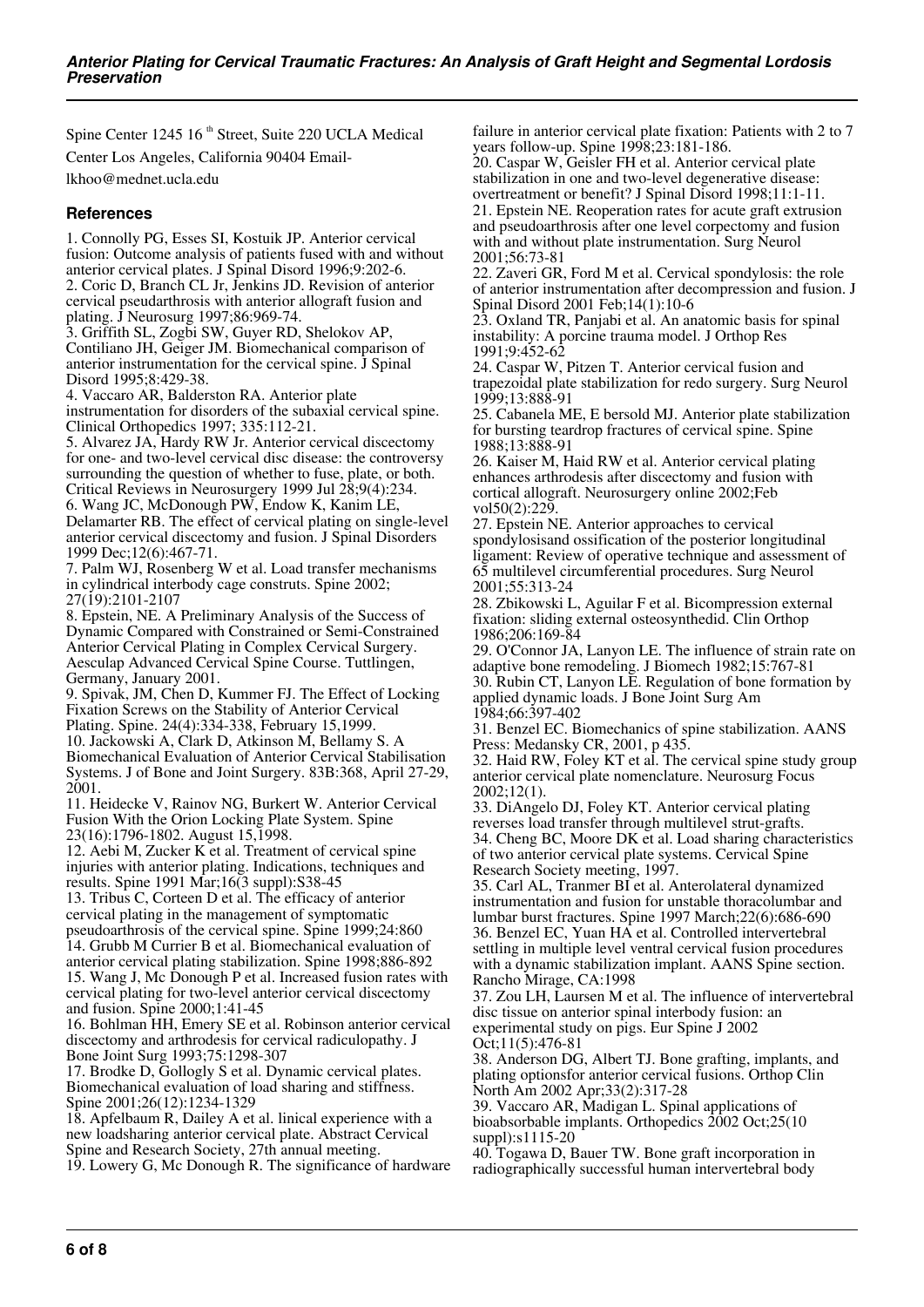fusion cages. Spine 2001 Dec15;26(24):2744-50 41. Herrman A, Geisler FH. A new computer-aided technique for analysis of lateral cervical radiographs in post operative patient with degenerative disease. Cervical Spine Research Society Meeting. Dec 2002 Miami Beach, Florida